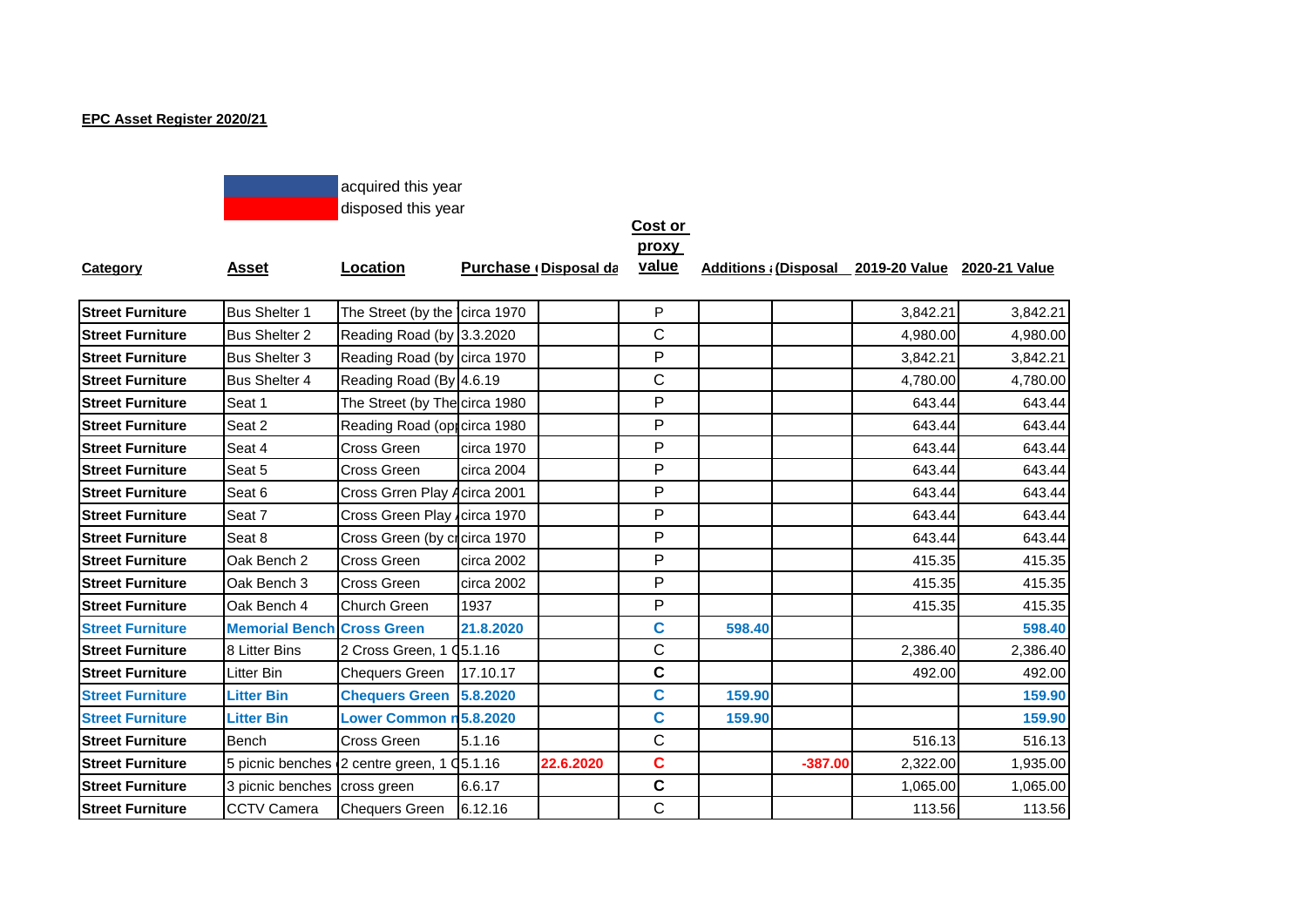| <b>Street Furniture</b>                                      | 2 wheelie bins                  | <b>Burial Ground</b>         | 3.10.17    | C           |  | 71.40     | 71.40     |
|--------------------------------------------------------------|---------------------------------|------------------------------|------------|-------------|--|-----------|-----------|
| <b>Street Furniture</b>                                      | Pond dipping plat Cross Green   |                              | 5.2.19     | $\mathbf C$ |  | 2,350.00  | 2,350.00  |
| <b>Street Furniture</b>                                      | Pond Sign                       | Cross Green                  | 6.1.2020   | C           |  | 450.00    | 450.00    |
| <b>Street Furniture</b>                                      | Playarea signs                  | 1 x Cross, 2 x Che 3.12.19   |            | $\mathsf C$ |  | 930.00    | 930.00    |
|                                                              |                                 |                              |            |             |  |           |           |
| <b>Fencing</b>                                               | Anti Ram Bollard Chequers Green |                              | 6.11.18    | $\mathbf C$ |  | 120.69    | 120.69    |
| Fencing                                                      | Fence                           | Centre Green                 | circa 2001 | P           |  | 3,568.38  | 3,568.38  |
| Fencing                                                      | Fencing around p Cross Green    |                              | circa 2001 | P           |  | 986.03    | 986.03    |
| Fencing                                                      | Deer Fencing                    | Garden Plots, War 03.10.2012 |            | $\mathsf C$ |  | 1,442.00  | 1,442.00  |
| <b>Fencing</b>                                               | Dragon's teeth                  | Cross Green                  | 5.3.19     | $\mathsf C$ |  | 1,789.32  | 1,789.32  |
| Fencing                                                      | Dragon's teeth                  | Up Green                     | 4.6.19     | C           |  | 745.55    | 745.55    |
| Fencing                                                      | Dragon's teeth                  | Up Green wooded 2.7.19       |            | $\mathsf C$ |  | 126.17    | 126.17    |
| Fencing                                                      | Dragon's teeth                  | Cross Green besid 5.11.19    |            | $\mathsf C$ |  | 727.38    | 727.38    |
|                                                              |                                 |                              |            |             |  |           |           |
| Burial Ground Woodd Wood Lych Gates Burial Ground            |                                 |                              | 1999       | P           |  | 11,296.99 | 11,296.99 |
|                                                              |                                 |                              |            |             |  |           |           |
| Playground Equipme Set of swings 1                           |                                 | <b>Cross Green</b>           | circa 2001 | P           |  | 618.47    | 618.47    |
| Playground Equipmer Set of Swings 2                          |                                 | Cross Green                  | circa 2001 | P           |  | 618.47    | 618.47    |
| Playground Equipmed Slide                                    |                                 | Centre Green                 | circa 2005 | P           |  | 2,680.58  | 2,680.58  |
| Playground Equipmengrass matt                                |                                 | Centre Green                 | 1.8.19     | C           |  | 45.00     | 45.00     |
| Playground Equipmed Spring Bird                              |                                 | Cross Green                  | 01.07.2001 | $\mathsf C$ |  | 354.00    | 354.00    |
| Playground Equipme Spring Motorbike                          |                                 | <b>Cross Green</b>           | 01.07.2001 | $\mathsf C$ |  | 395.00    | 395.00    |
| Playground Equipmed Spring Horse                             |                                 | Cross Green                  | 01.07.2001 | $\mathsf C$ |  | 354.00    | 354.00    |
| playground Equipmer Flat seat swing                          |                                 | centre green                 | 11.7.2016  | C           |  | 1,985.00  | 1,985.00  |
| <b>Playground Equipmen</b> slide surround $+$ p centre green |                                 |                              | 11.7.2016  | $\mathsf C$ |  | 2,255.00  | 2,255.00  |
| Playground Equipmed The Twist - MUGA Chequers Green          |                                 |                              | 01.07.2001 | C           |  | 6,286.00  | 6,286.00  |
| playground Equipmer Cradle Swing                             |                                 | <b>Chequers Green</b>        | 7.11.17    | $\mathbf c$ |  | 845.00    | 845.00    |
| Playground Equipme Basketgoal Hand Chequers Green            |                                 |                              | 01.07.2001 | $\mathsf C$ |  | 2,332.00  | 2,332.00  |
| Playground Equipme Basketgoal Brasil Chequers Green          |                                 |                              | 01.07.2001 | $\mathbf C$ |  | 1,062.00  | 1,062.00  |
| Playground Equipmed Junior Swing                             |                                 | <b>Chequers Green</b>        | 01.07.2001 | $\mathsf C$ |  | 641.00    | 641.00    |
| playground Equipmer Flat swing                               |                                 | <b>Chequers Green</b>        | 7.11.2017  | $\mathbf C$ |  | 534.00    | 534.00    |
| Playground Equipmed Cableway Sierra                          |                                 | Lower Common                 | 12.03.2009 | $\mathsf C$ |  | 5,152.00  | 5,152.00  |
| Playground Equipme zip wire seat                             |                                 | Lower Common                 | 6.11.18    | $\mathbf C$ |  | 195.84    | 195.84    |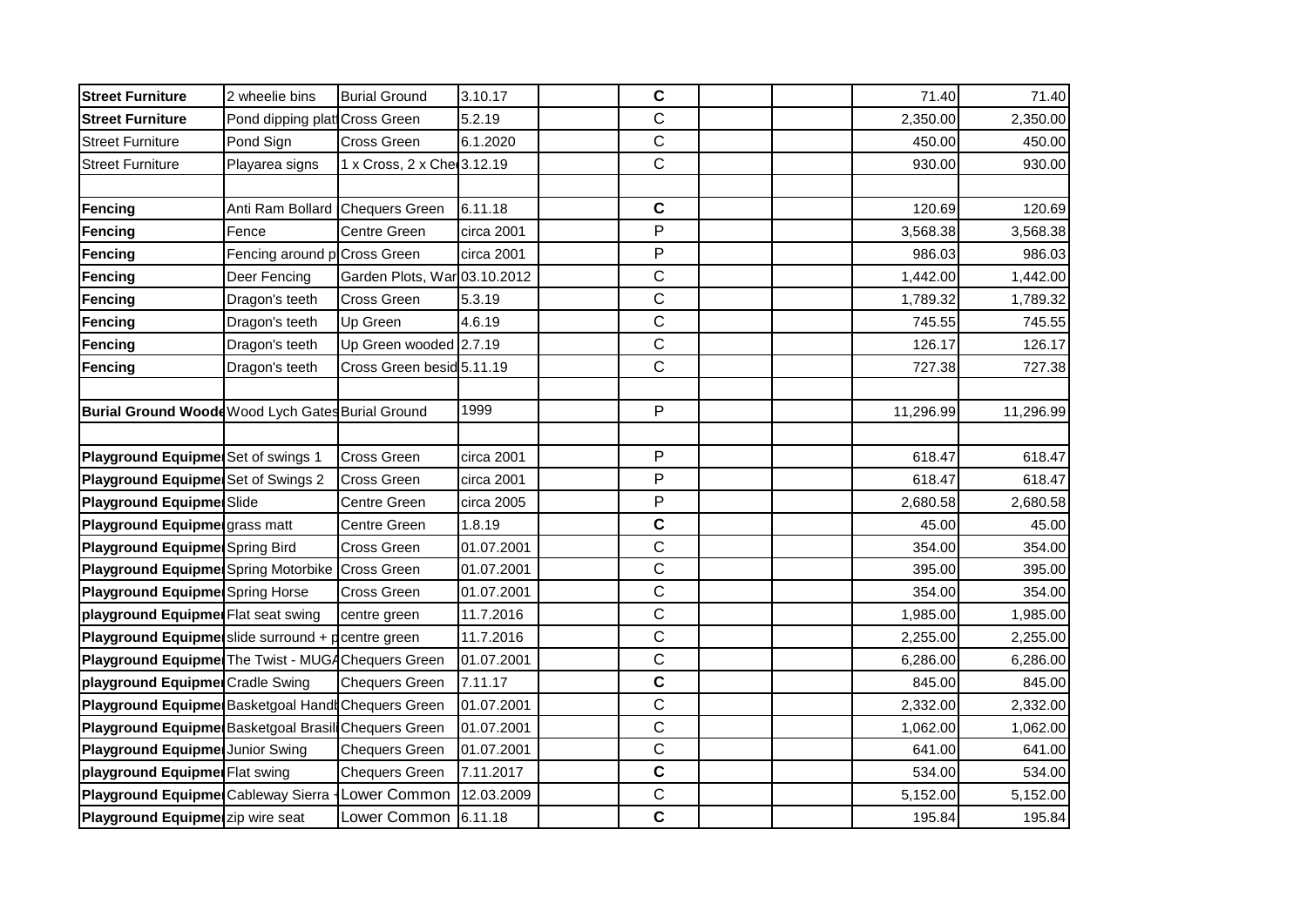| Playground Equipme Climbing Pyramid Lower Common        |                                 |                                                 | 12.03.2009 |         | $\mathsf C$ |          | 2,144.80 | 2,144.80 |
|---------------------------------------------------------|---------------------------------|-------------------------------------------------|------------|---------|-------------|----------|----------|----------|
| Playground Equipme Grass Grow-throu Lower Common        |                                 |                                                 | 13.10.2010 |         | C           |          | 529.00   | 529.00   |
| Playground Equipmer Springer rocker                     |                                 | Lower Common                                    | 1.8.19     |         | $\mathbf c$ |          | 360.00   | 360.00   |
| Playground Equipme grass lock matting Lower Common      |                                 |                                                 | 1.8.19     |         | C           |          | 336.00   | 336.00   |
| Playground Equipmer Swing - Lily of the Lower Common    |                                 |                                                 | 13.10.2010 |         | C           |          | 1,406.74 | 1,406.74 |
| Playground Equipme Profi Paso Doble Lower Common        |                                 |                                                 | 13.10.2010 |         | C           |          | 2,450.00 | 2,450.00 |
| Playground Equipme Grass Grow-throu Lower Common        |                                 |                                                 | 22.01.2010 |         | $\mathsf C$ |          | 480.20   | 480.20   |
| Playground Equipme Easy-Gate                            |                                 | <b>Cross Green</b>                              | 03.02.2015 |         | C           |          | 720.00   | 720.00   |
| Playground Equipmet 2 Toddler Seats a Cross Green       |                                 |                                                 | 2.6.15     |         | $\mathsf C$ |          | 849.70   | 849.70   |
| Playground Equipme 3 cradleseats and 2 cradle chequers, |                                 |                                                 | 28.8.15    |         | C           |          | 1,029.07 | 1,029.07 |
| Playground Equipme Junior swing Trail Centre Green      |                                 |                                                 | 18.10.16   |         | $\mathsf C$ |          | 3,500.00 | 3,500.00 |
| Playground Equipme Birds Nest Swing Centre Green        |                                 |                                                 | 4.4.17     |         | C           |          | 1,750.00 | 1,750.00 |
| Playground Equipme Lumberstacks 4                       |                                 | Centre Green                                    | 4.4.17     |         | C           |          | 4,380.00 | 4,380.00 |
| Playground Equipmer Junior swing and Lower Common       |                                 |                                                 | 4.12.18    |         | C           |          | 4,750.00 | 4,750.00 |
| Playground Equipme grass lock matting Lower Common      |                                 |                                                 | 1.8.19     |         | $\mathbf c$ |          | 532.00   | 532.00   |
|                                                         |                                 |                                                 |            |         |             |          |          |          |
| Lights                                                  | Xmas Lights                     | Village Hall                                    | 1.12.15    |         | C           |          | 200.00   | 200.00   |
| Lights                                                  | Additional Xmas L Village Hall  |                                                 | 4.10.16    |         | C           |          | 80.80    | 80.80    |
| Lights                                                  | Extension cable fo Village Hall |                                                 | 12.12.18   |         | C           |          | 42.70    | 42.70    |
| <b>SID</b>                                              |                                 | Speed Indicator D Moves around the              | 03.09.2013 |         | C           |          | 3,050.00 | 3,050.00 |
| <b>Mini SID</b>                                         |                                 | Speed Indicator D Moves around the              | 2.2.16     |         | C           |          | 2,925.00 | 2,925.00 |
| <b>Mini SID</b>                                         |                                 | Speed Indicator D Moves around the 15.5.18      |            |         | C           |          | 2,625.00 | 2,625.00 |
| <b>Defibrillator</b>                                    | Defibrillator                   | Eversley Village H 6.2.18                       |            |         | C           |          | 1,498.90 | 1,498.90 |
| <b>Equipment</b>                                        | Hedge Trimmer                   | Cllr Edge                                       | 4.7.17     |         | C           |          | 93.99    | 93.99    |
| Equipment                                               | Petrol Strimmer                 | Cllr Edge                                       | 4.7.17     |         | $\mathbf c$ |          | 84.99    | 84.99    |
|                                                         |                                 |                                                 |            |         |             |          |          |          |
| Office                                                  |                                 | BT Phone with an Clerk's Office, 18 V16.08.2013 |            |         | $\mathsf C$ |          | 35.32    | 35.32    |
| <b>Office</b>                                           | Laptop                          | Clerk's Office, 18 V02.12.2014                  |            |         | C           |          | 490.00   | 490.00   |
| <b>Office</b>                                           | <b>Laptop</b>                   | <b>Clerk's Office, 18 15.2.2021</b>             |            |         | C           | 1,614.49 |          | 1,614.49 |
| Office                                                  | Printer                         | Clerk's Office, 18 Village Way,                 |            | 1.10.19 | C           |          | 259.68   | 259.68   |
| <b>Office</b>                                           | Shredder                        | Clerk's Office, 18 V4.12.18                     |            |         | $\mathsf C$ |          | 65.37    | 65.37    |
| Office                                                  | Lockable cabinet                | Clerk's Office, 18 V4.12.18                     |            |         | $\mathsf C$ |          | 239.00   | 239.00   |
|                                                         |                                 |                                                 |            |         |             |          |          |          |